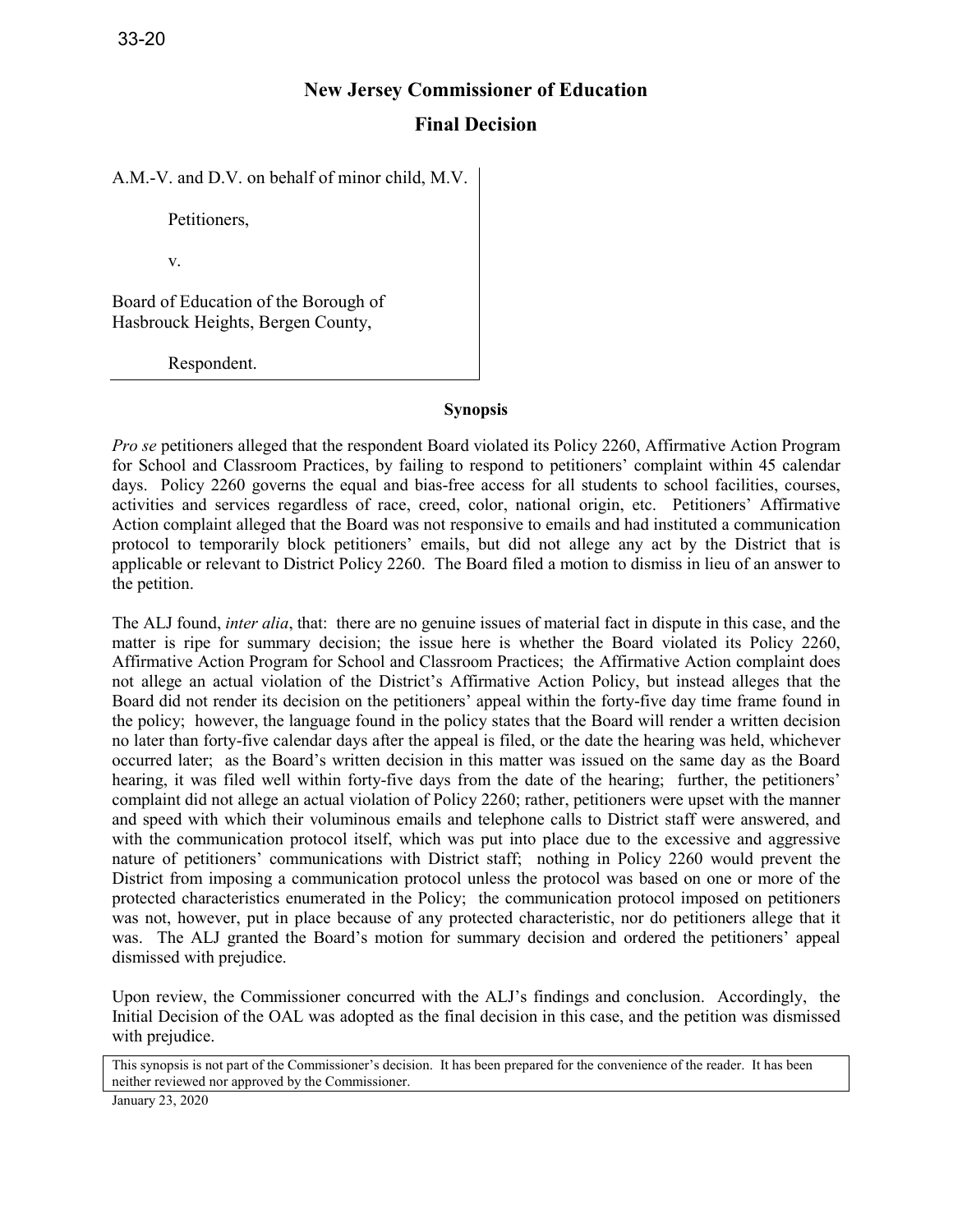## **New Jersey Commissioner of Education**

## **Final Decision**

A.M.-V. and D.V., on behalf of minor child, M.V.,

Petitioners,

v.

Board of Education of the Borough of Hasbrouck Heights, Bergen County,

Respondent.

The record of this matter and the Initial Decision of the Office of Administrative Law (OAL) have been reviewed. The parties did not file exceptions.

 Upon such review, the Commissioner agrees with the Administrative Law Judge that the Board did not violate Board Policy 2260 "Affirmative Action Program for School and Classroom Practices" in instituting a communication protocol limiting communications between petitioners and District employees. The protocol was not based on any protected characteristic of petitioners – such as race, gender, or socioeconomic status – and was instead put into place due to the excessive and aggressive nature of petitioners' communications with District staff. Additionally, the Board's written decision was timely rendered in accordance with Board Policy 2260, as it is dated the same day as the Board hearing.

Accordingly, the Initial Decision of the OAL is adopted as the final decision in this matter for the reasons expressed therein, and the petition is hereby dismissed.

IT IS SO ORDERED. [1](#page-1-0)

#### COMMISSIONER OF EDUCATION

Date of Decision: January 23, 2020 Date of Mailing: January 24, 2020  $\overline{a}$ 

<span id="page-1-0"></span><sup>1</sup> This decision may be appealed to the Appellate Division of the Superior Court pursuant to *P.L.* 2008, *c*. 36 (*N.J.S.A* 18A:6-9.1).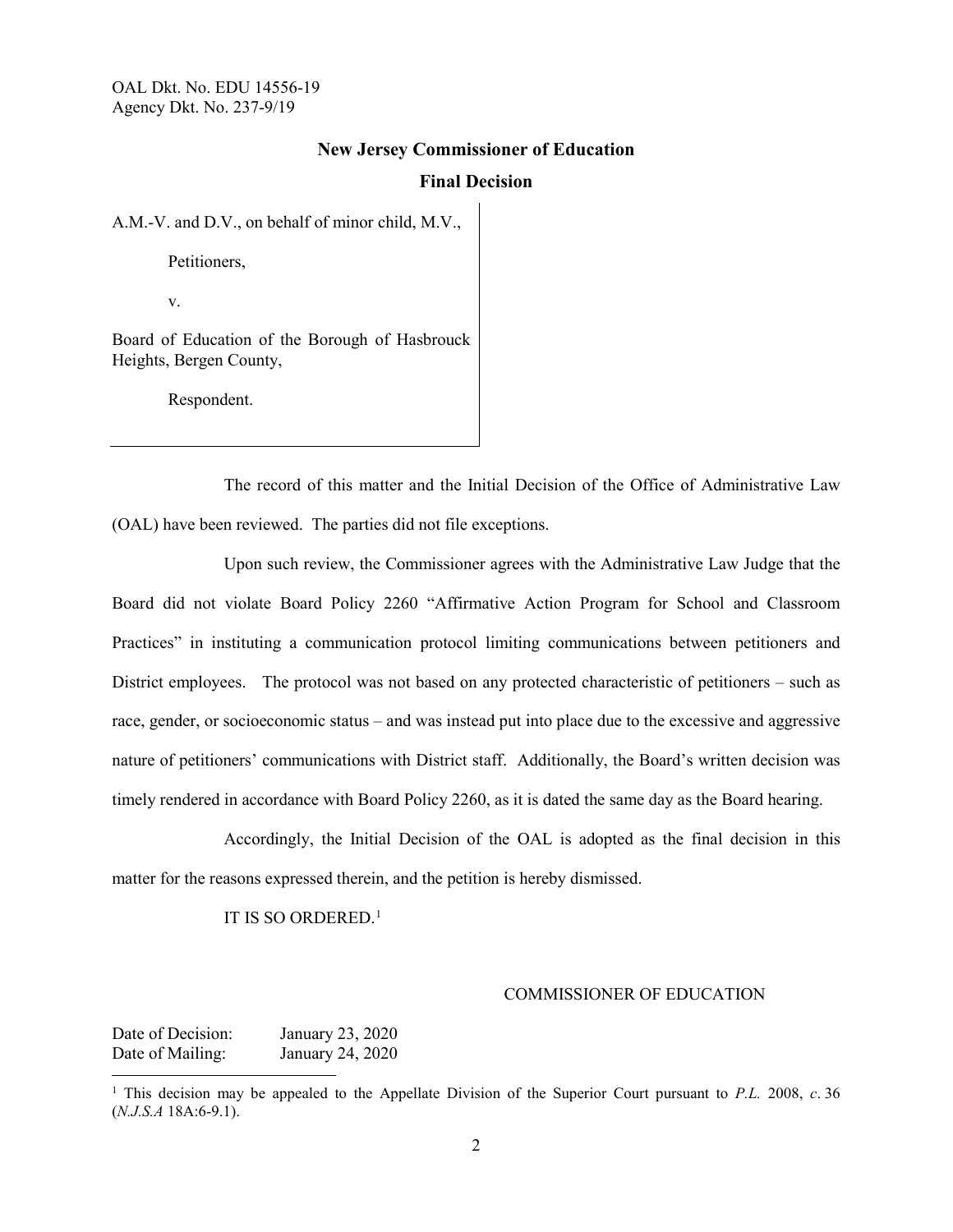

*State of New Jersey* OFFICE OF ADMINISTRATIVE LAW

# **INITIAL DECISION**

**SUMMARY DECISION**

 OAL DKT. NO. EDU 14556-19 AGENCY DKT. NO. 237-9/19

**A.M-V. AND D.V. ON BEHALF OF M.V.,** 

Petitioners,

v.

**BOARD OF EDUCATION OF THE BOROUGH OF HASBROUCK HEIGHTS, BERGEN COUNTY,** 

\_\_\_\_\_\_\_\_\_\_\_\_\_\_\_\_\_\_\_\_\_\_\_\_\_\_\_\_\_\_\_\_\_\_\_\_\_

Respondents.

**A.M-V. and D.V.**, parents of M.V., Petitioners, pro se

**Jessica Kleen**, Esq., for Respondent (Machado Law Group attorneys)

Record Closed: December 10, 2019 Decided: December 19, 2019

BEFORE: **THOMAS R. BETANCOURT,** ALJ:

# **STATEMENT OF THE CASE AND PROCEDURAL HISTORY**

Petitioners filed a pro se Petition of Appeal, dated September 10, 2019, with New Jersey Department of Education, Office of Controversies and Disputes, alleging that Respondent violated its Affirmative Action Policy.

The matter was transferred to the Office of Administrative Law (OAL), where it was filed on October 10, 2019, as a contested case. N.J.S.A. 52:14B-1 to –15; N.J.S.A. 52:14F-1 to –13.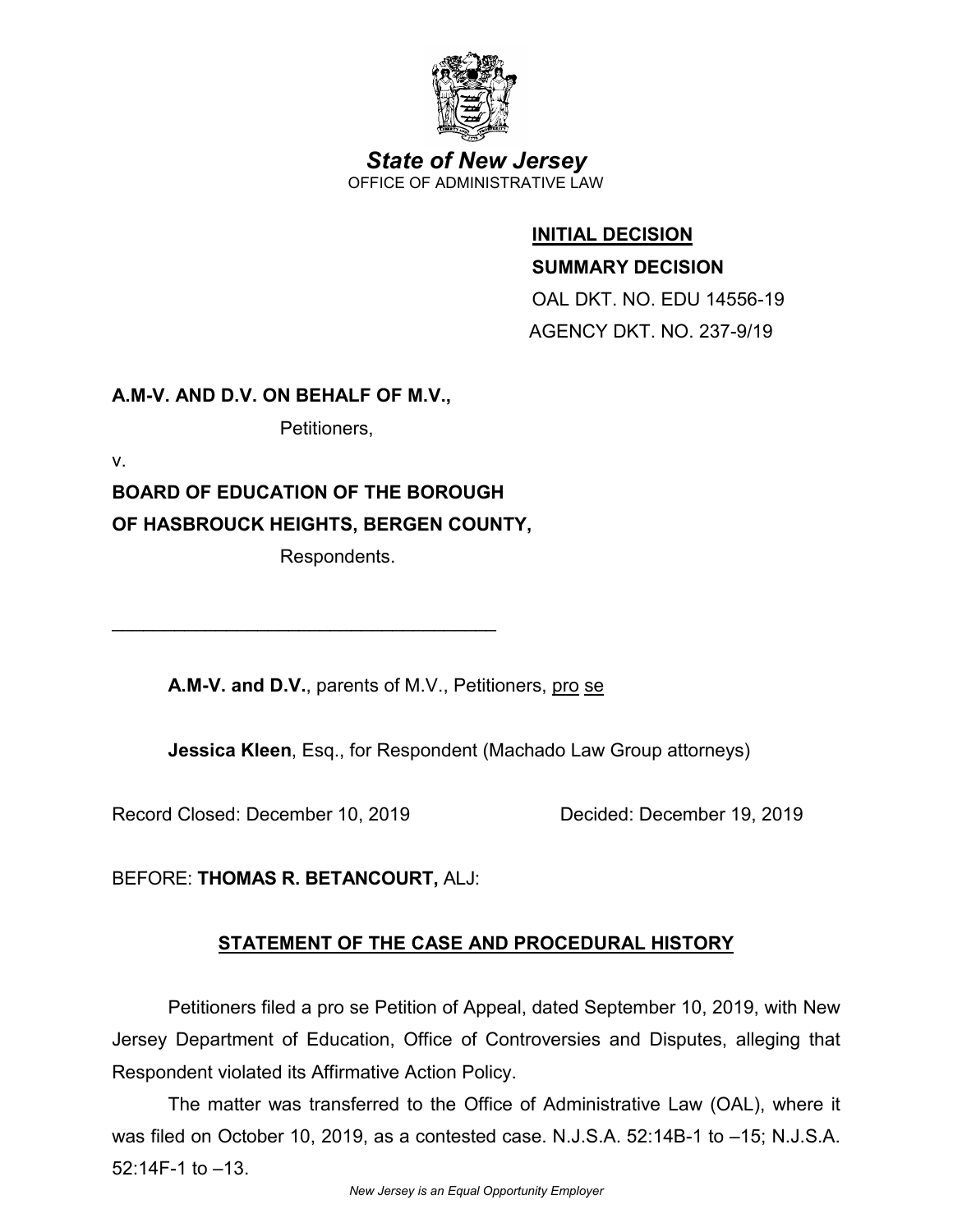A prehearing conference was held on October 29, 2019, and a prehearing order, dated October 31, 2019, was entered by the undersigned.

Respondent filed a motion for summary decision in lieu of an answer to the petition of appeal with the Office of Controversies and Disputes on September 30, 2019. Pursuant to the prehearing order, Petitioners filed their reply thereto with the OAL on November 1, 2019. Respondent was given to December 10, 2019 to file any reply. No reply was filed and the record was closed on December 10, 2019.

## **FACTUAL DISCUSSION**

- 1. Petitioners filed a petition alleging that the District Respondent violated District Policy 2260, Affirmative Action Program for School and Classroom Practices, by failing to respond to their complaint within 45 calendar days.
- 2. District Policy and Regulation 2260 governs the equal and bias-free access for all students to all school facilities, courses, programs, activities, and services, regardless of race, creed, color, national origin, ancestry, age, marital status, affectional or sexual orientation, gender, gender identity or expression, religion, disability, or socioeconomic status. (Messery Cert., Ex. A)
- 3. Petitioners had filed an Affirmative Action Complaint with Respondent on July 11, 2019, alleging that Respondent was not responsive to emails and that Respondent had instituted a communication protocol to temporarily block Petitioners' emails. (Petitioners' reply to motion)
- 4. The Petition and the Affirmative Action Complaint do not allege any act by the District that is applicable or relevant to the District Policy and Regulation 2260. (Messery Cert., Ex. A)
- 5. The Petitioners underlying complaint concerns the District's use of a communication protocol which temporarily blocked the Petitioners' ability to email certain District staff due to the excessive and aggressive nature of Petitioners' emails to said District staff.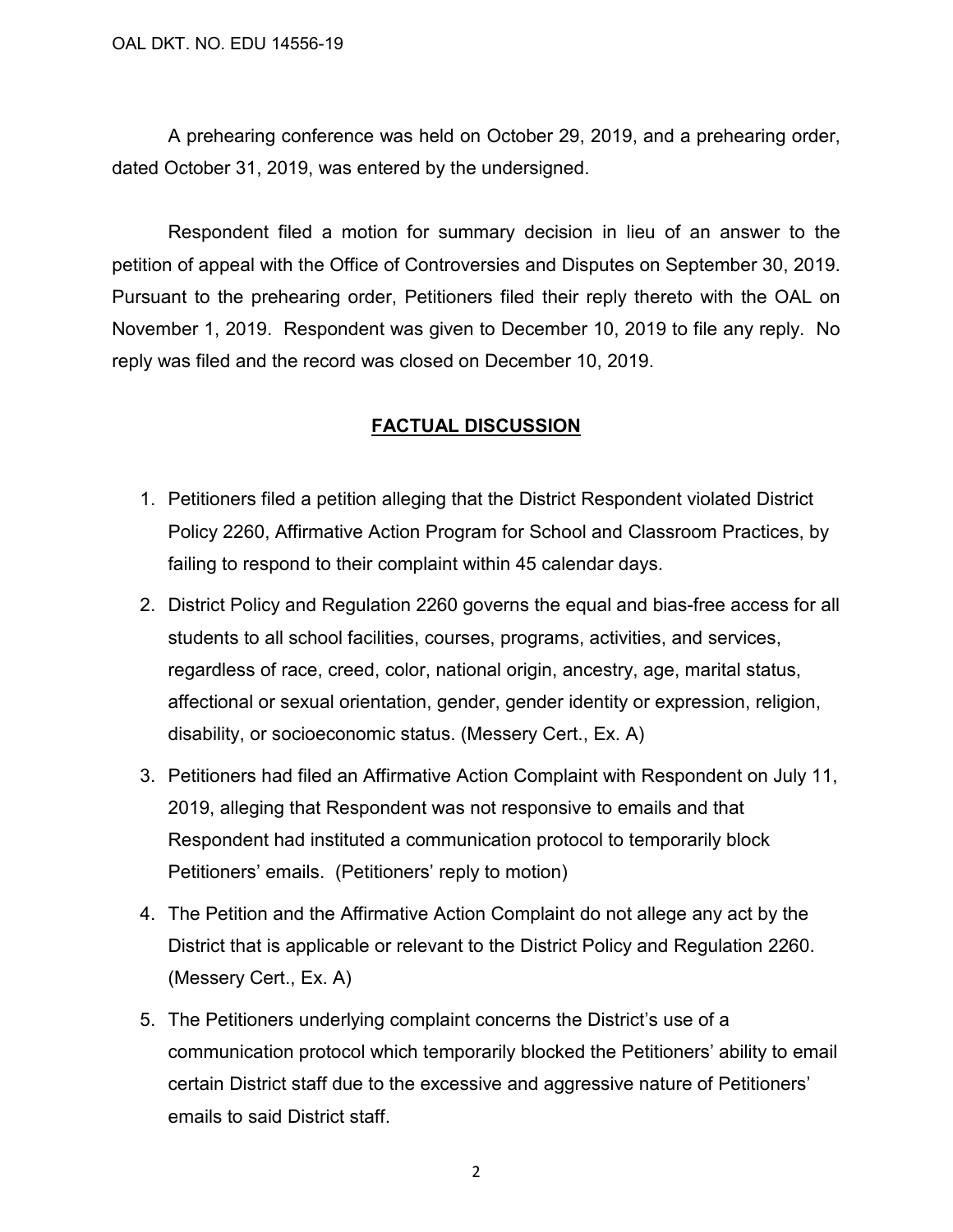- 6. Petitioners use of email was excessive and often redundant. A review of the Petitioners' reply to the instant motion documents the extraordinary number of emails sent. (See also Gibbons Cert.)
- 7. Same had resulted in several teachers feeling threatened and/or harassed by the Petitioners and caused disruptions to the orderly operation of the school.
- 8. The Communication Protocol was only in place at the end of the 2018-2019 school year and was removed at the beginning of the 2019-2020 school year.
- 9. During the duration of the Communication Protocol, the Petitioners were permitted to email Dr. Helfant - the Superintendent, Ms. Messery - the Business Administrator, Ms. Gibbons - the Director of Special Education and the entire Board of Education.
- 10. Due to a technical issue some or all Board members may have been unintentionally blocked for a short period of time. Same was quickly resolved.
- 11.Petitioners could not email individual teachers during the duration of the Communication Protocol. Petitioners could communicate with the teachers through classroom programs, such as Google and Dojo, as well as by phone and in-person meetings.
- 12. Every phone call from the Petitioners was returned by the District within an appropriate amount of time. Although some phone calls may not have been returned on the same day, same is not required of staff, unless the call is of an urgent nature.
- 13.In July of 2019, the Petitioners requested an investigation regarding the Communication Protocol by filing an Affirmative Action Complaint.
- 14.In response, Lincoln School Principal, Mr. Colangelo, performed an investigation regarding the matter and found same not to violate the District's Affirmative Action Plan.
- 15.Thereafter, on or about July 22, 2019, the Petitioners requested a meeting with the Board regarding their complaint. (Messery Cert., Ex. B)
- 16.The following day, on or about July 23, 2019, in response to same, the District proposed a meeting between the Board and the Petitioners on July 25, 2019 at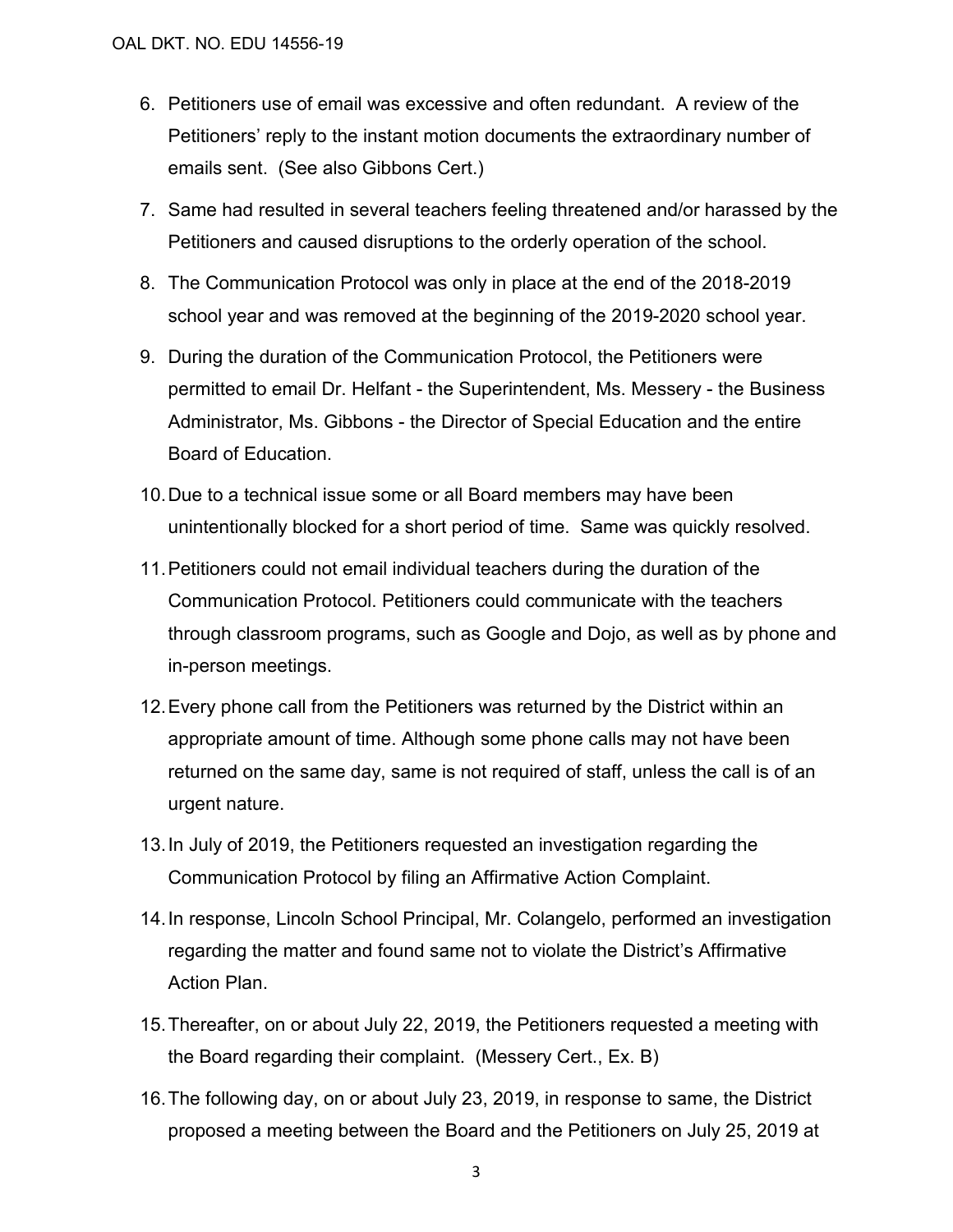6:15 p.m. However, on or about July 24, 2019, due to a scheduling conflict, same was rescheduled by the Board to August 29, 2019 at 4:30 p.m. (Messery Cert., Ex. C)

- 17. On or about July 24, 2019, the Petitioners stated that they will not be able to attend the August 29, 2019 meeting. (Messery Cert., Ex. D)
- 18.In response, on the same date, the District proposed for the Board to meet with the Petitioners on Thursday, September 26, 2019 at 6:15 p.m. (Messery Cert., Ex. E)
- 19.Petitioners responded that they are also unable to attend the September 26, 2019 meeting. (Messery Cert., Ex. F)
- 20. The Board was scheduled to issue a determination regarding the Petitioners' complaint at the August 29, 2019 Board meeting. However, same was postponed until the following Board meeting, on September 26, 2019, due to the unavailability of all Board members at said meeting, and in light of the Petitioners request that all Board members be present when issuing a determination. (Messery Cert., Ex. G)
- 21. The District, on or about September 26, 2019, as requested by the Petitioners, issued a written decision regarding the complaint filed by the Petitioners. (Messery Cert., Ex. H)
- 22. The Board voted to deny the appeal. (Messery Cert., Ex. H)
- 23. The Board determined that there is no information to suggest that the temporary Communication Protocol was put in place because of any discriminatory reason based on race, creed, color, national origin, ancestry, age, marital status, affectional or sexual orientation, gender, gender identity or expression, religion, disability, or socioeconomic status. (Messery Cert., Ex. H)
- 24.The Board further decided that the information supports a finding that the Communication Protocol was put into place due to the excessive and aggressive nature of Petitioners emails to District staff. (Messery Cert., Ex. H)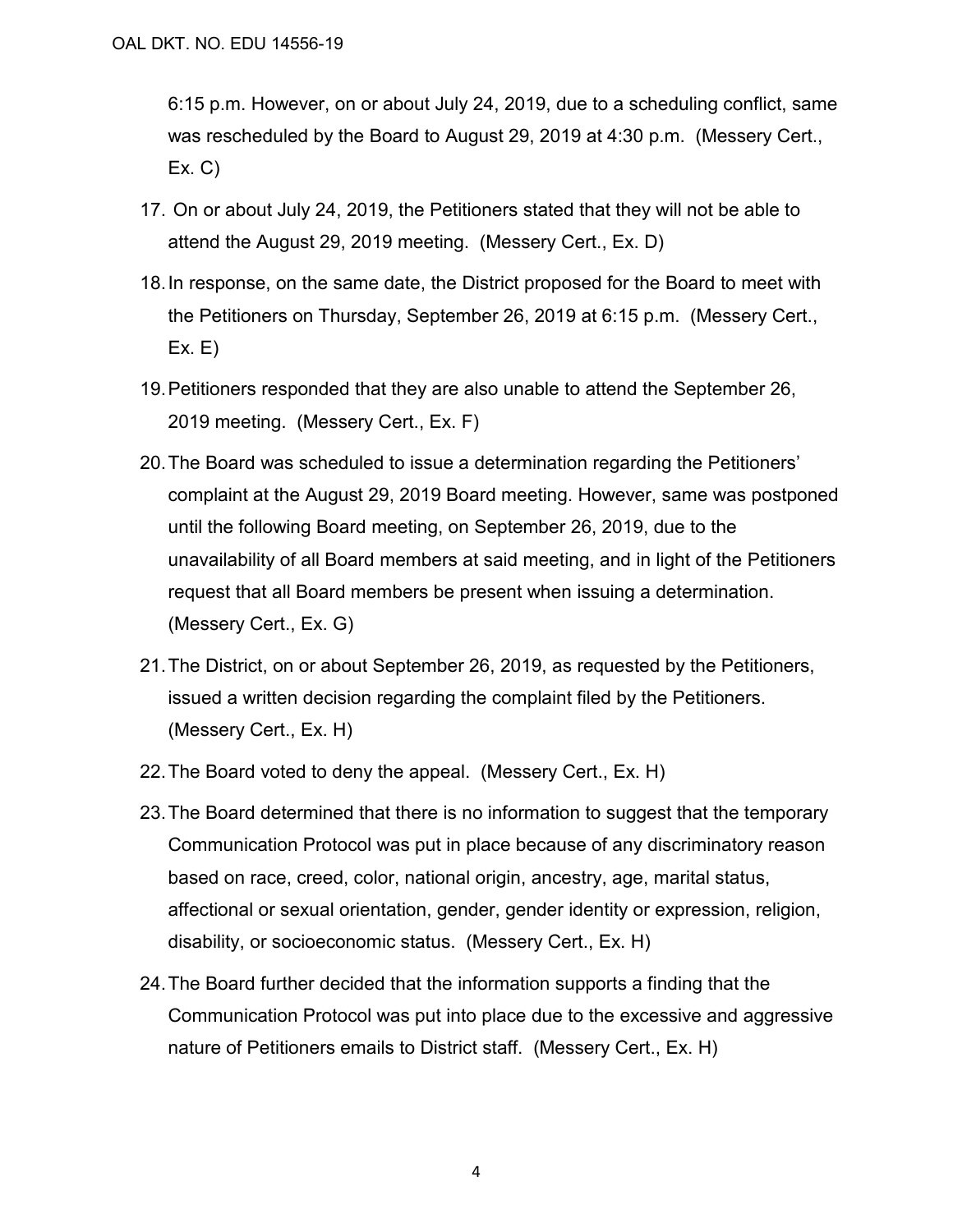- 25.Within their decision, the Board also noted that there is no legal right to email District staff, and the Board has the obligation and authority to take steps to ensure the safe and orderly operations of the schools. (Messery Cert., Ex. H)
- 26.The Board further found that at the time that the Petitioners were required to follow the Communication Protocol, their emails were excessive, caused disruptions to the orderly operation of the school, and were unnecessary in order for Petitioners to have access to their child and his educational programming. (Messery Cert., Ex. H)
- 27.A copy of the Board's decision has been provided to the Petitioners.
- 28.A review of both Petitioners' Affirmative Action Complaint and the Petition Petitioners do not allege an actual violation of the District's Affirmative Action policy. Rather, Petitioners are upset with the manner and speed with which their voluminous emails are answered; with the speed with which their telephone calls are answered; and, with the communication protocol initiated by the District.

29. The Board rendered its written decision of Petitioners' appeal to the Board on September 26, 2019. (Messery Cert., Ex. H)

30. Petitioners filed their appeal of the Superintendent's denial of their Affirmative Action Complaint via email on July 22, 2019. (Messery Cert., Ex. B)

- 31. Forty-five days from July 22, 2019 is September 5, 2019.
- 32.The Board's Affirmative Action Policy requires the Board to render a written decision of an appeal within forty-five days after the appeal is filed or the hearing held, whichever is later. (Messery Cert., Ex. A)
- 33.The hearing on the appeal was held on September 26, 2019, and the written decision on the appeal was the same date. (Messery Cert., Ex. H)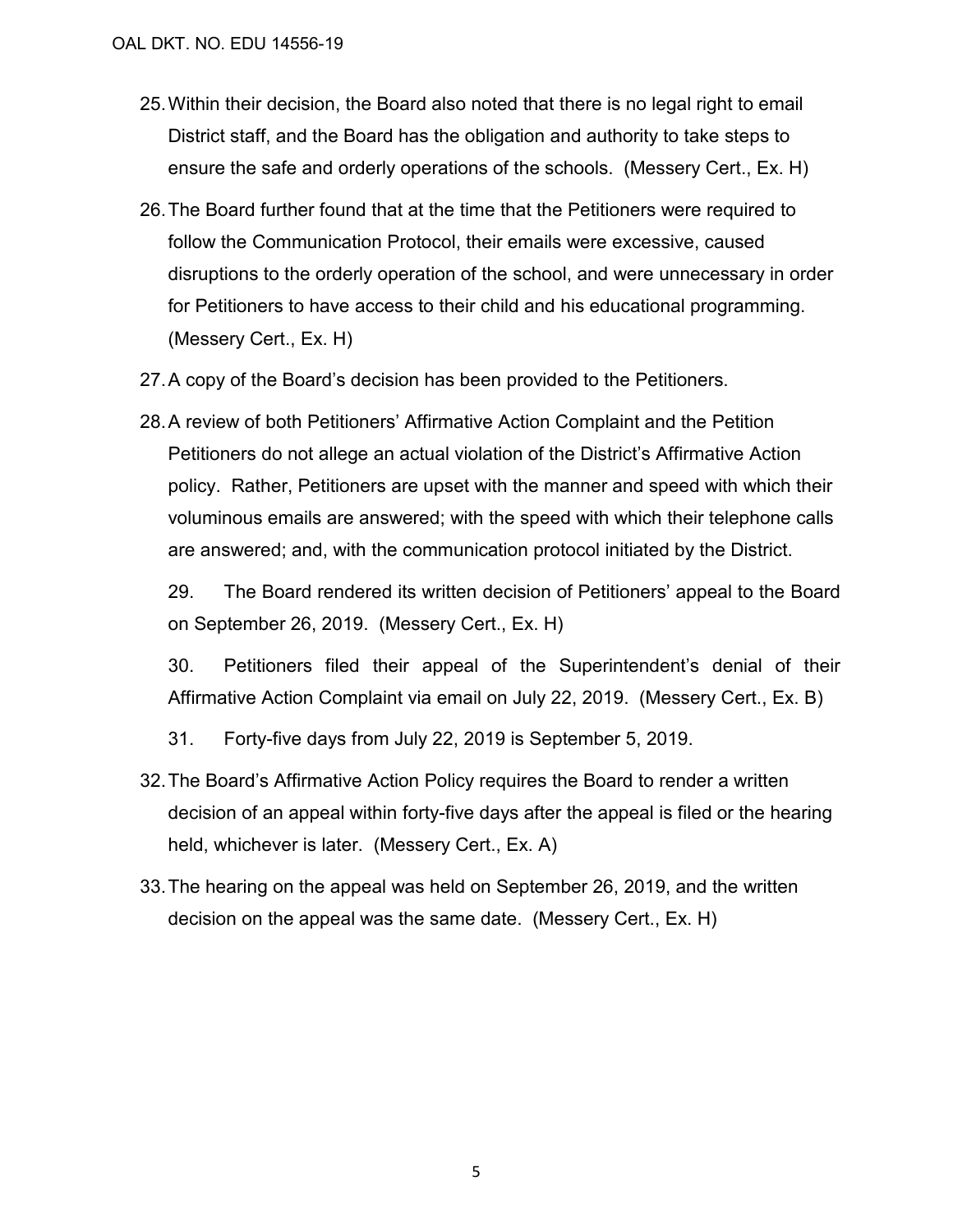# **LEGAL ANALYSIS AND CONCLUSION Standard for Summary Decision**

A motion for summary decision may be granted if the papers and discovery presented, as well as any affidavits which may have been filed with the application, show that there is no genuine issue of material fact and the moving party is entitled to prevail as a matter of law. N.J.A.C. 1:1-12.5(b). If the motion is sufficiently supported, the non-moving party must demonstrate by affidavit that there is a genuine issue of fact which can only be determined in an evidentiary proceeding, in order to prevail in such an application. Ibid. These provisions mirror the summary judgment language of R. 4:46-2(c) of the New Jersey Court Rules.

The motion judge must "consider whether the competent evidential materials presented, when viewed in the light most favorable to the non-moving party . . . , are sufficient to permit a rational fact finder to resolve the alleged disputed issue in favor of the non-moving party." Brill v. Guardian Life Ins. Co. of Am., 142 N.J. 520, 523 (1995). And even if the non-moving party comes forward with some evidence, this forum must grant summary decision if the evidence is "so one-sided that [the moving party] must prevail as a matter of law." Id. at 536 (citation omitted).

The issue herein is whether or not the Board violated its own policy: District Policy 2260, Affirmative Action Program for School and Classroom Practices.

Neither the Affirmative Action Complaint nor the petition filed with OSEP allege an actual violation of the District's Affirmative Action Policy, other than alleging the Board did not render its decision on Petitioners' appeal within the forty-five day time frame found in the Policy.

While it is true the written decision was not within forty-five days from the date the appeal was filed, it was well within forty-five days from the date of the hearing. In fact, the written decision is dated the day of the hearing. This is undisputed.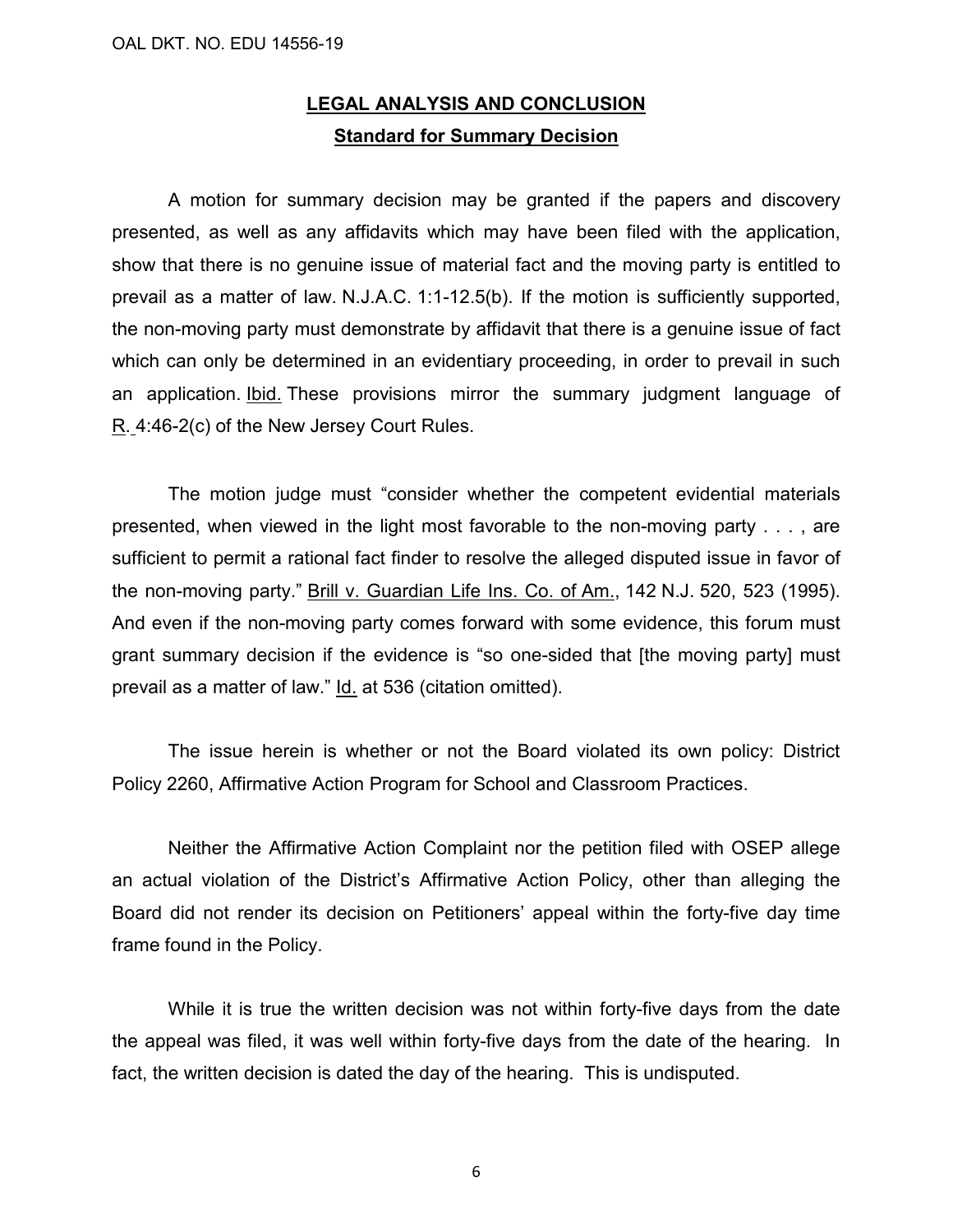District Policy 2260, Affirmative Action Program for School and Classroom Practices, at C.10 of the District Regulations states:

> The Board will render a written decision no later than fortyfive calendar days after the appeal was filed or the hearing held, **whichever occurred later**. Copies of the decision will be given to all parties. (emphasis added)

Further, nothing in District Policy 2260 would prevent the District from imposing a communication protocol unless said protocol was based upon race, creed, color, national origin, ancestry, age, marital status, affectional or sexual orientation, gender, gender identity or expression, religion, disability, or socioeconomic status. The communication protocol imposed by the District was not put in place because of any of the above, nor do the Petitioners allege it was.

Based upon the above, I **CONCLUDE** there are no genuine issues of material facts and Respondent is entitled to prevail as a matter of law.

## **ORDER**

It is hereby **ORDERED** that Respondent's motion for summary decision is **GRANTED**; and

It is further **ORDERED** that Petitioners' pro se Petition of Appeal is dismissed with prejudice.

 I hereby **FILE** this initial decision with the **COMMISSIONER OF THE DEPARTMENT OF EDUCATION** for consideration.

This recommended decision may be adopted, modified or rejected by the **COMMISSIONER OF THE DEPARTMENT OF EDUCATION,** who by law is authorized to make a final decision in this matter. If the Commissioner of the Department of Education does not adopt, modify or reject this decision within forty-five days and unless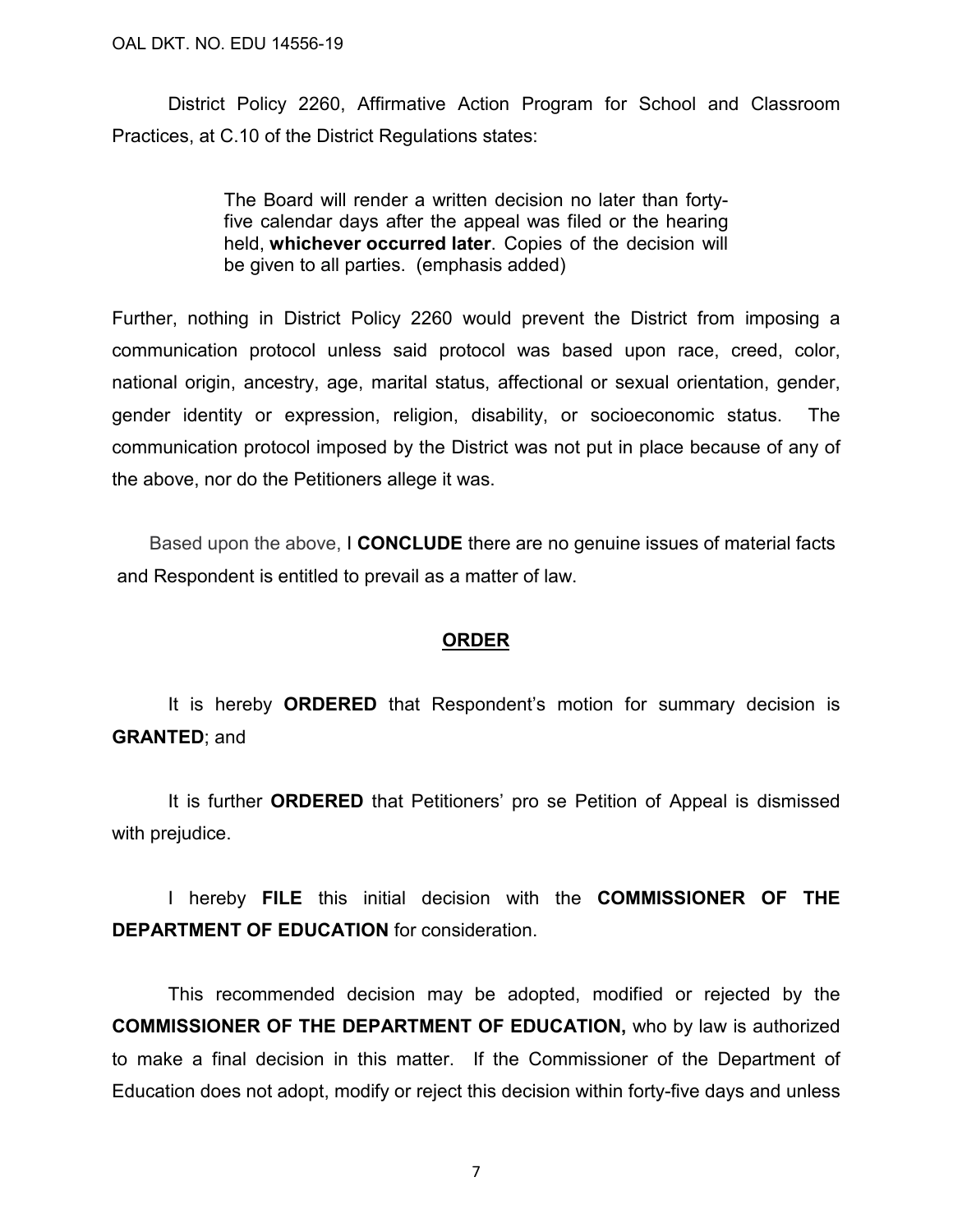such time limit is otherwise extended, this recommended decision shall become a final decision in accordance with N.J.S.A. 52:14B-10.

Within thirteen days from the date on which this recommended decision was mailed to the parties, any party may file written exceptions with the **COMMISSIONER OF THE DEPARTMENT OF EDUCATION, ATTN: BUREAU OF CONTROVERSIES AND DISPUTES, 100 Riverview Plaza, 4th Floor, PO Box 500, Trenton, New Jersey 08625-0500,** marked "Attention: Exceptions." A copy of any exceptions must be sent to the judge and to the other parties.

Thous 1. Starme

December 19, 2019

DATE **THOMAS R. BETANCOURT**, ALJ

Date Received at Agency:

Date Mailed to Parties: db